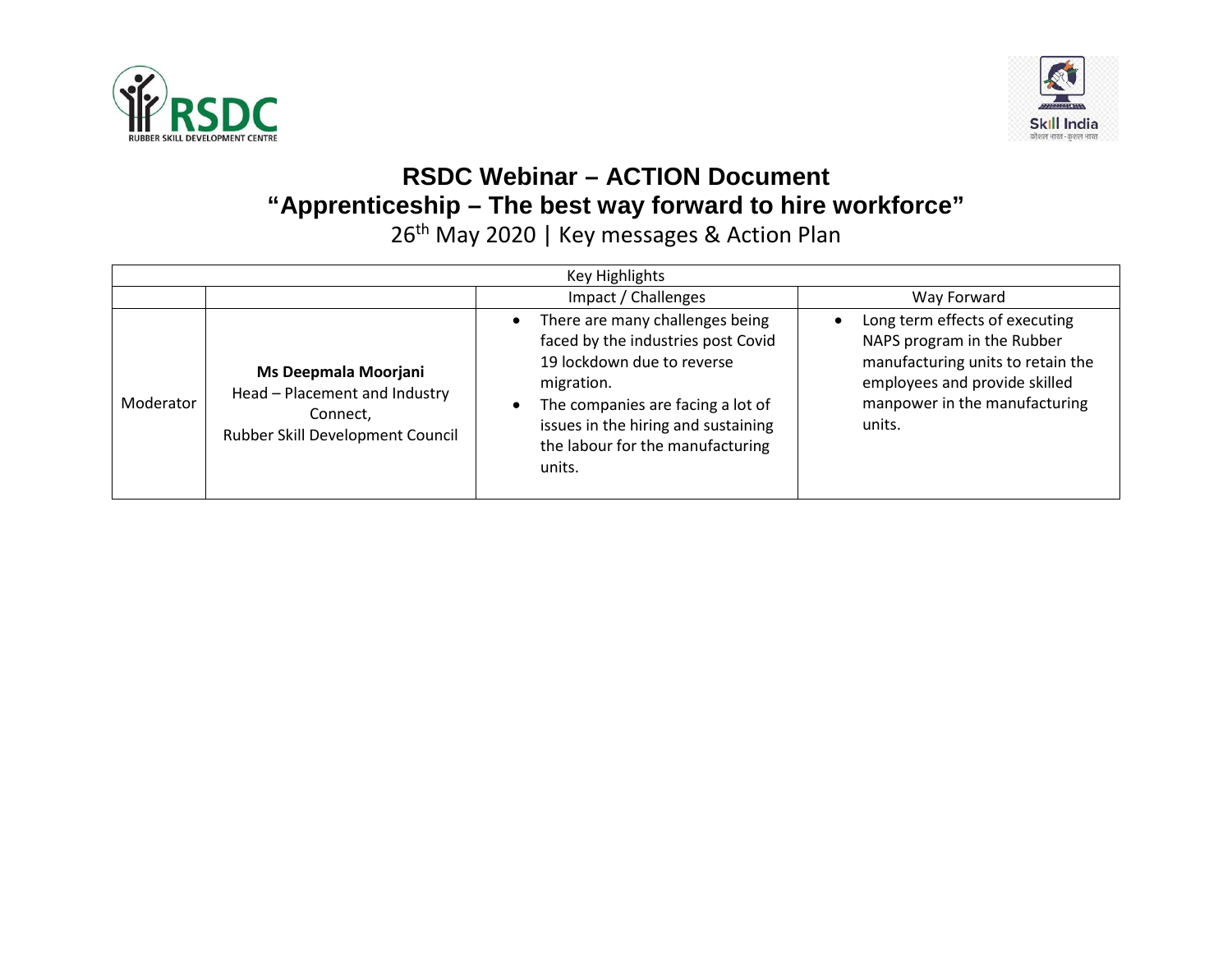



| RUBBER SKILL DEVELOPMENT CENTRE |                                                                                                       |                                                                                                                              | काशल भारत-कशल भारत                                                                                                                                                                                                                                                                                                                                                                                                                                                                                                                                                                                                                                                                               |
|---------------------------------|-------------------------------------------------------------------------------------------------------|------------------------------------------------------------------------------------------------------------------------------|--------------------------------------------------------------------------------------------------------------------------------------------------------------------------------------------------------------------------------------------------------------------------------------------------------------------------------------------------------------------------------------------------------------------------------------------------------------------------------------------------------------------------------------------------------------------------------------------------------------------------------------------------------------------------------------------------|
| Speaker                         | <b>Mr Surajit Roy</b><br>Head - Apprenticeship Division,<br>National Skill Development<br>Corporation | India is a young nation. The youth<br>is educated and skilled yet not<br>industry ready. Hence there is Low<br>employability | Apprenticeship provides the<br>solution to industry ready skilled<br>manpower.<br>To Bridge between Supply -<br>Demand there is a reforms in the<br>law which makes the<br>apprenticeship extremely industry<br>friendly.<br>Companies can also undertake 'skill<br>training' from their CSR funds over<br>and above their minimum<br>obligatory requirement under the<br>Apprentices Act<br>NAPS Scheme provides Flexible-<br>Discretion to Companies.<br>to design/plan its own programme<br>It provides the Financial Support to<br>the Organizations in the stipend<br>amount and the Basic training<br>component.<br>TPAs assist companies in facilitating<br>their Apprenticeship Programs |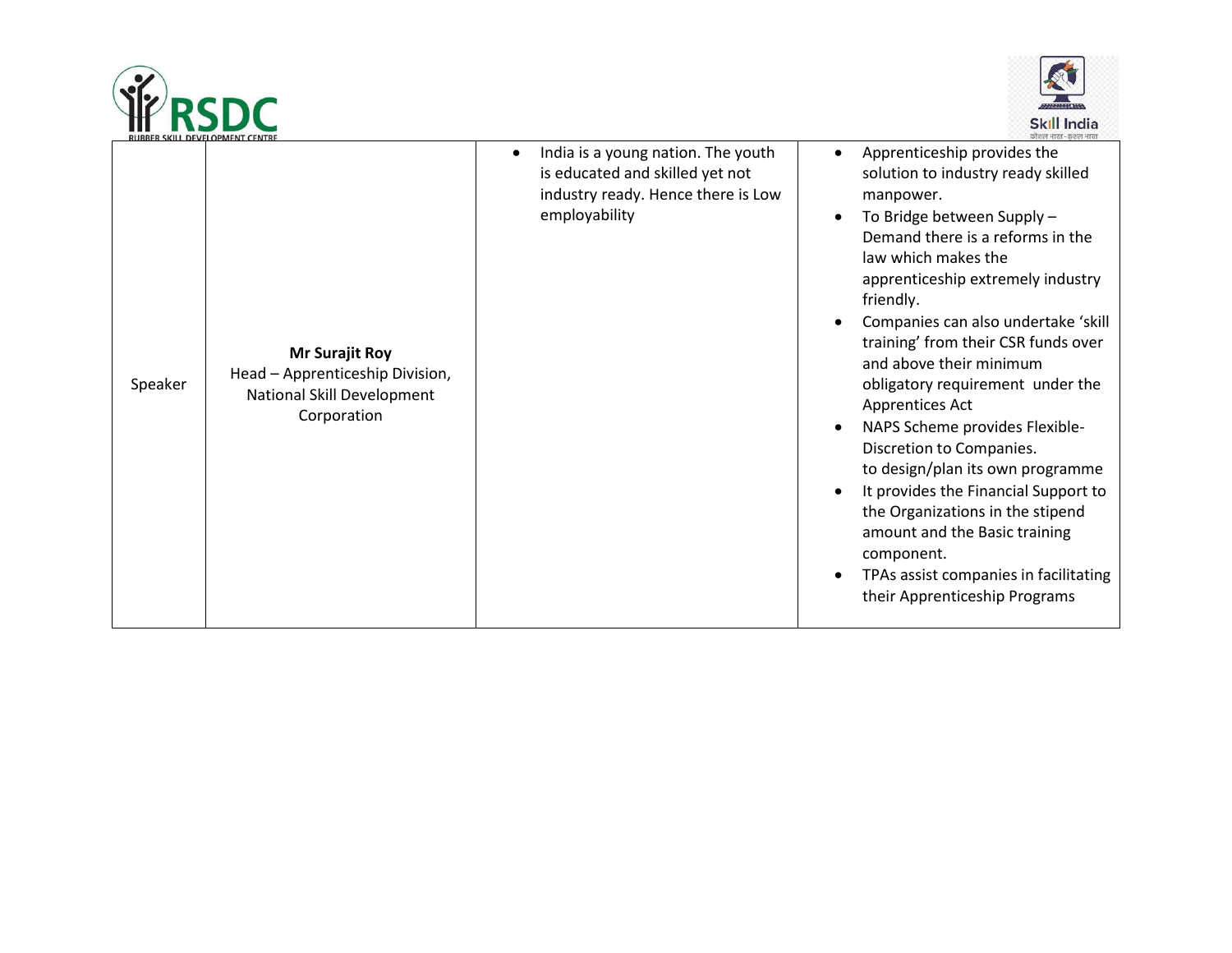



| <b>RUBBER SKILL DEVELOPMENT CENTRE</b> |                                                             |                                                                                                                                                                                                                           | काशल भारत-कशल भारत                                                                                                                                                                                                                                                                                                                                                                               |
|----------------------------------------|-------------------------------------------------------------|---------------------------------------------------------------------------------------------------------------------------------------------------------------------------------------------------------------------------|--------------------------------------------------------------------------------------------------------------------------------------------------------------------------------------------------------------------------------------------------------------------------------------------------------------------------------------------------------------------------------------------------|
| Speaker                                | <b>Mr Satish Pawar</b><br>Director<br>Yuwashakti Foundation | The challenges faced by industries<br>in getting skilled manpower in the<br>current situation.<br>The technical glitch of the<br>industries to avail the benefits from<br>the Government Funded<br>Apprenticeship scheme. | The amendments in the<br>Apprenticeship Model to provide<br>the ease to the industries.<br>Legal, Operational and commercial<br>benefits of NAPS for the industries.<br>Role of TPAs for the registration<br>formalities of industries, during OJT<br>and at the end of the training.<br>TPAs provide helping hands to the<br>industries in the Assessment and<br>Joint certification under NAPS |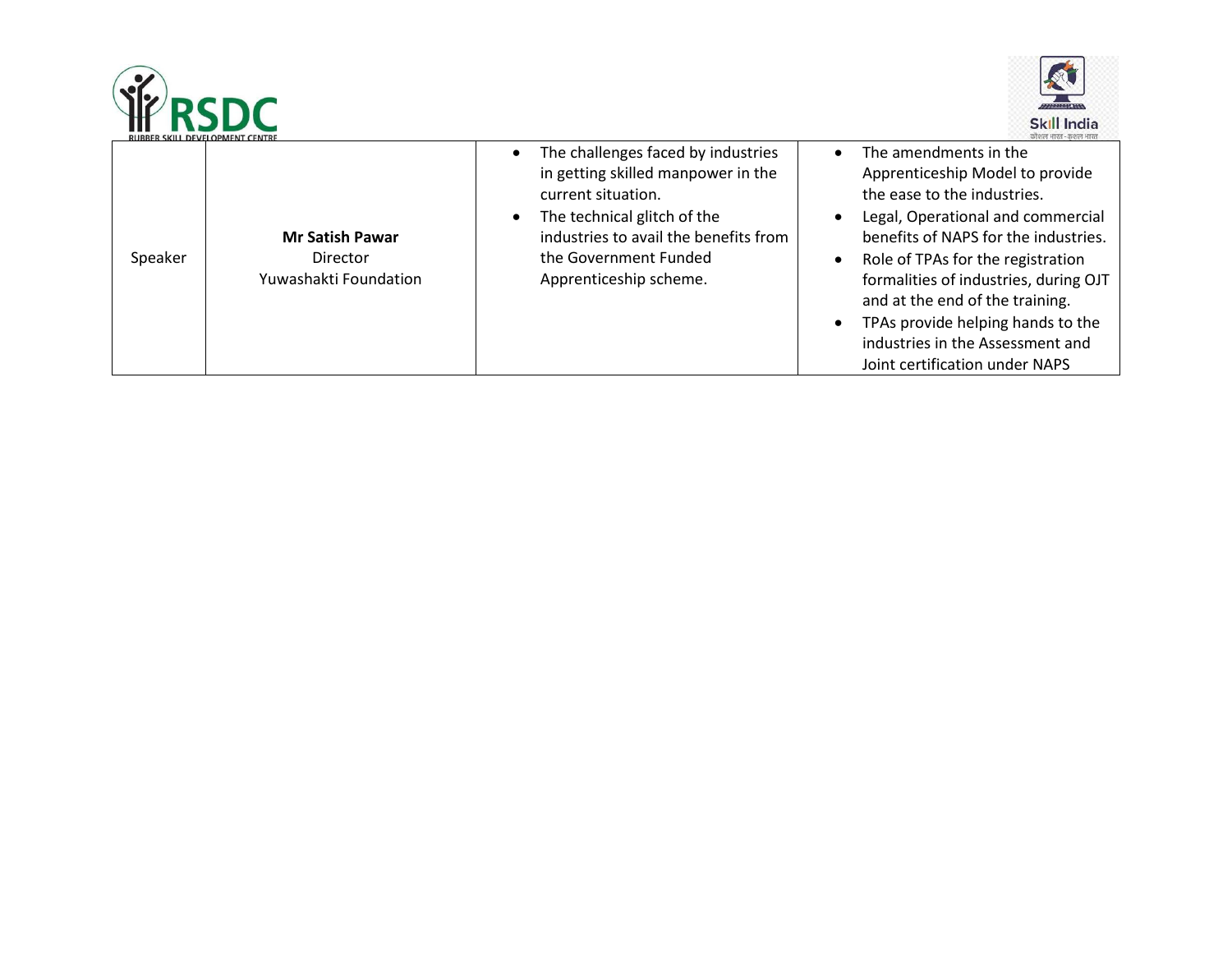



|         | RUBBER SKILL DEVELOPMENT CENTRE                                                           |                                                                                                                                                                                                                               |                                                                                                                                                                                                                                                                                                                                                                                                                                               |
|---------|-------------------------------------------------------------------------------------------|-------------------------------------------------------------------------------------------------------------------------------------------------------------------------------------------------------------------------------|-----------------------------------------------------------------------------------------------------------------------------------------------------------------------------------------------------------------------------------------------------------------------------------------------------------------------------------------------------------------------------------------------------------------------------------------------|
| Speaker | Mr Sanjay Kulkarni<br>$Head - HR$<br><b>Oriental Rubber Industries Private</b><br>Limited | The lengthy documentation<br>procedure in the Apprenticeship<br>scheme under the apprenticeship<br>Act 1961.<br>One dedicated manpower for<br>handling the operations part of the<br>Apprenticeship scheme under act<br>1961. | The ease of process and procedure<br>$\bullet$<br>in the NAPS program now.<br>The convenience of the online<br>$\bullet$<br>portal and entire system of<br>documentation under the NAPS<br>program.<br>The monetary benefits to the<br>$\bullet$<br>Industries<br>Provision and possibility of getting<br>the skilled manpower through this<br>scheme to the industries.<br>There is No legal compliant<br>٠<br>required in the NAPS program. |